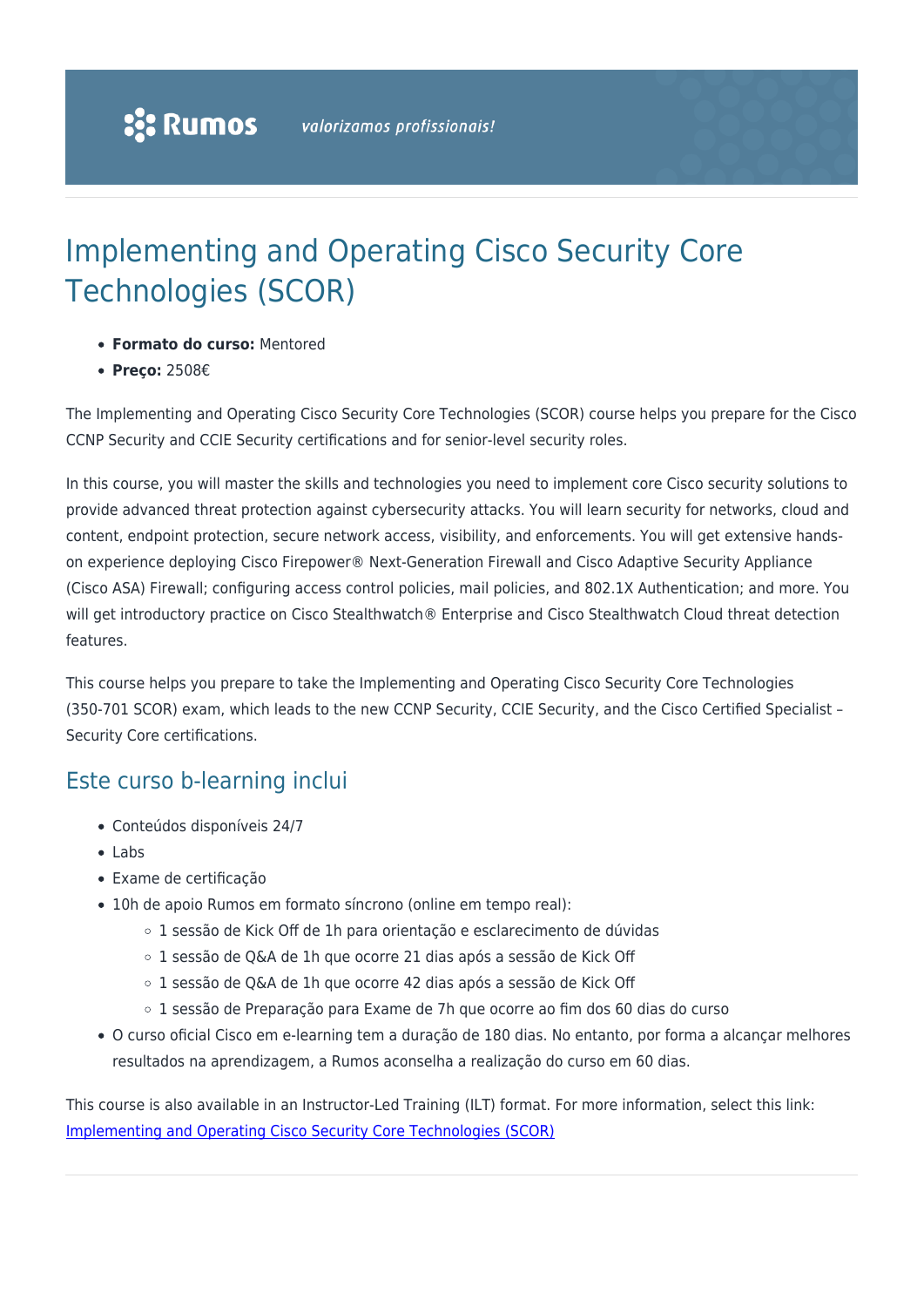## Destinatários

- Security engineers
- Network engineers, designers, administrators, and managers
- Systems engineers
- Consulting systems engineers
- Technical solutions architects
- Cisco integrators and partner

### Pré-requisitos

To fully benefit from this course, you should have the following knowledge and skills:

- Skills and knowledge equivalent to those learned in Implementing and Administering Cisco Solutions (CCNA®) v1.0 course
- Familiarity with Ethernet and TCP/IP networking
- Working knowledge of Microsoft Windows
- Working knowledge of Cisco IOS networking and concepts
- Familiarity with basics of networking security concepts

This Cisco course is recommended to help you meet these prerequisites:

• Implementing and Administering Cisco Solutions (CCNA) v1.0

### **Objectivos**

After taking this course, you should be able to:

- Describe information security concepts and strategies within the network
- Describe common TCP/IP, network application, and endpoint attacks
- Describe how various network security technologies work together to guard against attacks
- Implement access control on Cisco ASA appliance and Cisco Firepower Next-Generation Firewall
- Describe and implement basic email content security features and functions provided by Cisco Email Security Appliance
- Describe and implement web content security features and functions provided by Cisco Web Security Appliance
- Describe Cisco Umbrella® security capabilities, deployment models, policy management, and Investigate console
- Introduce VPNs and describe cryptography solutions and algorithms
- Describe Cisco secure site-to-site connectivity solutions and explain how to deploy Cisco IOS Virtual Tunnel Interface (VTI)-based point-to-point IPsec VPNs, and point-to-point IPsec VPN on the Cisco ASA and Cisco Firepower Next-Generation Firewall (NGFW)
- Describe and deploy Cisco secure remote access connectivity solutions and describe how to configure 802.1X and Extensible Authentication Protocol (EAP) authentication